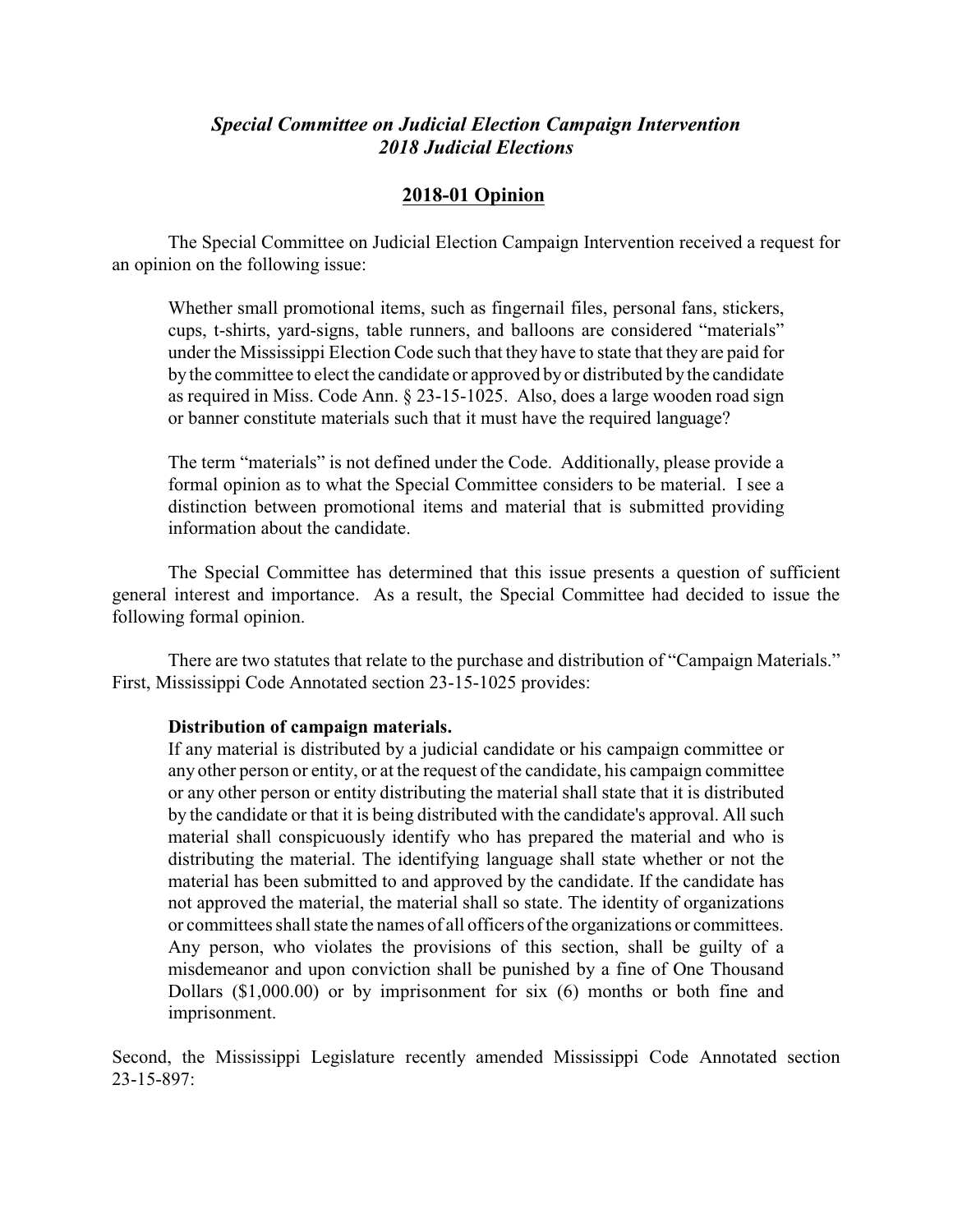## **Certain information to be included in campaign materials; compliance with section for campaign materials published on electronic platform.**

(1) The following words and phrases shall have the meanings as defined in this section unless the context clearly indicates otherwise:

- (a) "Campaign materials" include any materials designed to influence voters for or against any candidate, party or measure to be voted on at any election, or containing information about any candidate, party or measure paid for by a candidate, political committee, or independent expenditure which requires disclosure under campaign finance laws.
- (b) "Publish" means the act or instance of making campaign material available to the public, or to a list of subscribers, by mail, telephone, electronic communications platforms, Internet, software applications, printed materials or any other means of distribution.
- (c) "Printed material" shall include, but not be limited to, any notice, placard, bill, poster, dodger, pamphlet, advertisement, sign or any other form of printed publication, except notices, posters and the like, which simply announce a speaking date and invite attendance thereon.
- (2) No candidate, political committee or other person shall publish, or knowingly cause to be published, any campaign materials unless it contains the following information:
	- (a) The name of the candidate along with a statement that the message is approved by the candidate; or
	- (b) If the message has not been approved by a specific candidate, the name of the person, political committee or organization paying for the publication of the message; or
	- (c) If the message has not been approved by the candidate and no person, political committee or organization is identified as having paid for the publication, the entity producing the campaign materials must be identified.
- (3) Publication of campaign materials through an electronic platform shall be deemed to comply with the requirements of this section if the home page of the candidate or political committee provides the information required by subsection (2), and each electronic publication provides a link to that home page.

The Special Committee is of the opinion that the definition of "Campaign Materials" in section 23-15-897(1)(a) also defines the term "material" in section 23-15-1025. Thus, Campaign Materials include: push cards, pamphlets, circulars, handbills, personal fans, sample ballots, bumper stickers, advertisements, signs (including signs for display on motor vehicles or in yards), billboards, banners, direct mail or other commercially printed items.

The Special Committee is also of the opinion that the inclusion of the language "approved by the candidate" is sufficient to indicate the material was submitted to the candidate, approved by